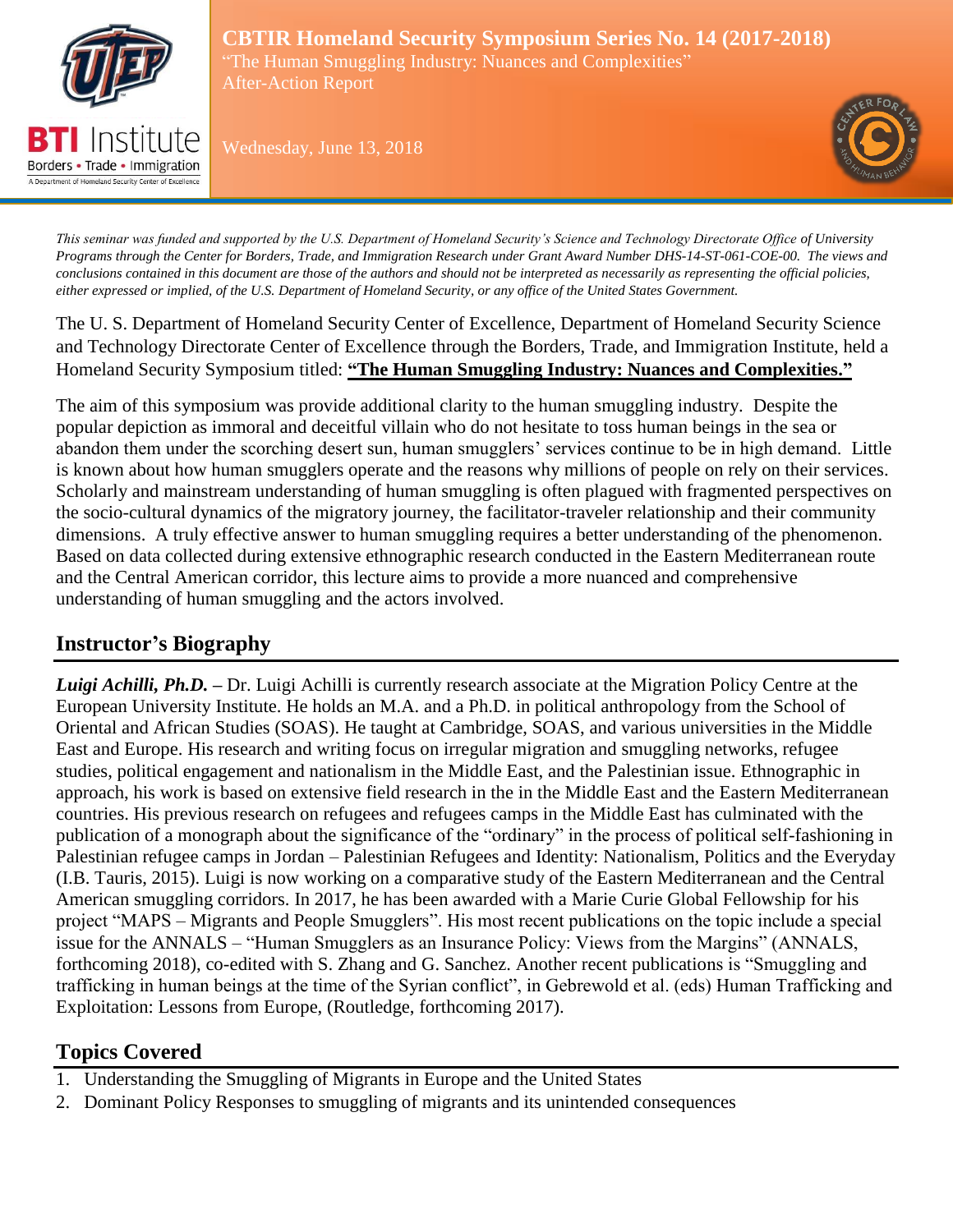## **Analysis of Symposium Feedback**

The symposium was well-attended with a total of:

- 73 Confirmed RSVPs
- 45 Attendees (Approximately 62**%** of RSVP total)

A total of **10** government agencies were represented by the symposium attendees. The following table displays each of the agencies/organizations with the total number of representatives in attendance.

| <b>Federal Agencies</b>                    |    | <b>State and Local Agencies</b>     |   |
|--------------------------------------------|----|-------------------------------------|---|
| DHS, ICE, Enforcement & Removal Operations |    | El Paso Police Department           | っ |
| DHS, CBP Border Patrol                     | 9  | El Paso County Sheriff's Office     |   |
| DHS, CBP Office of Field Operations        | 8  | <b>Horizon City Police</b>          |   |
| DHS, ICE, Homeland Security Investigations | 4  | Office of Congressman Beto O'Rourke |   |
| Department of Homeland Security            | 5  |                                     |   |
| Drug Enforcement Agency                    |    |                                     |   |
| Total                                      | 34 | Total                               |   |

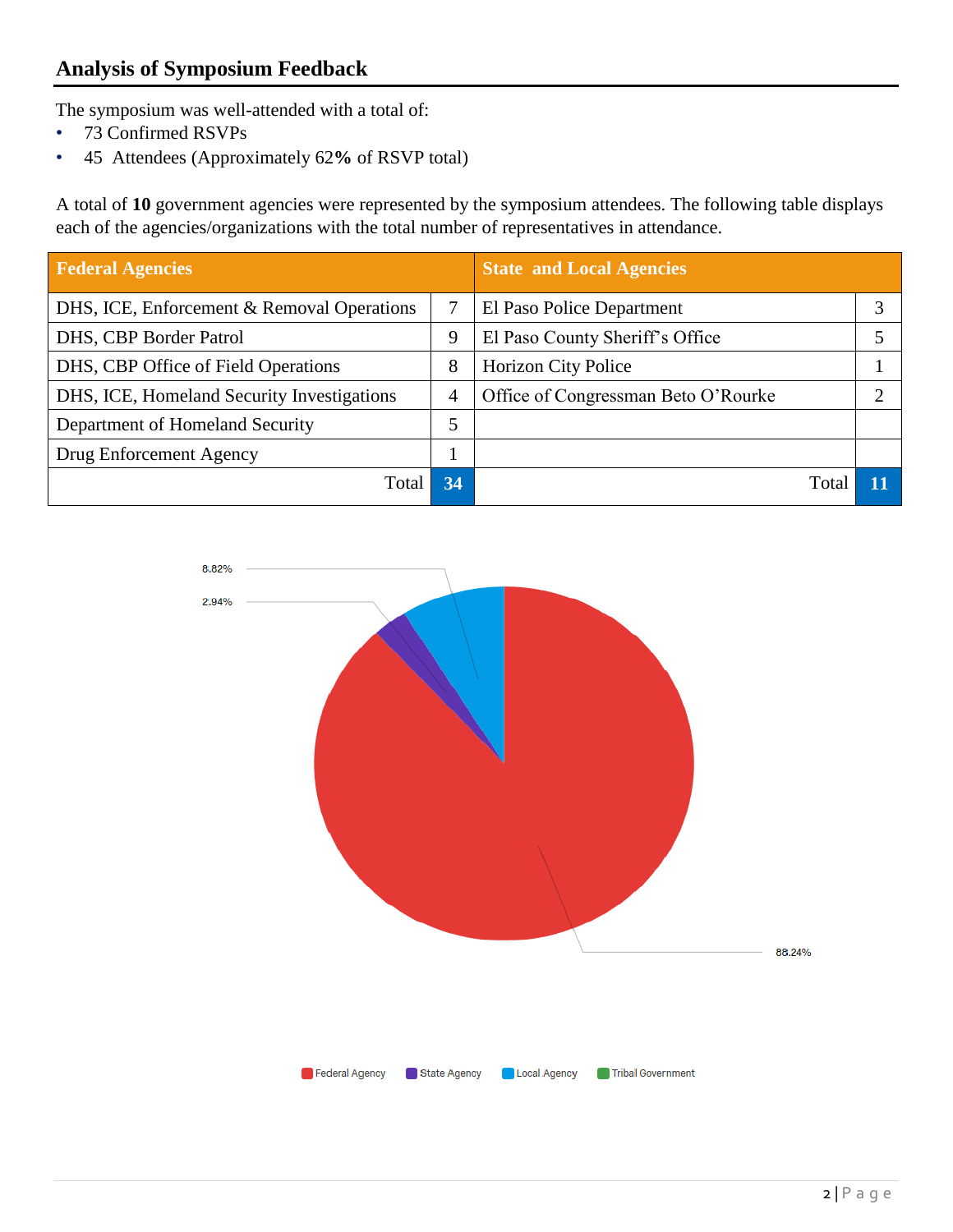Every attendee was asked to fill out a symposium evaluation. A total of 38 surveys (**84.4% of total attendees**) were submitted. Overall, the assessment feedback was overwhelmingly positive (listed percentages are the sum of both the *"agree"* and *"strongly agree"* percentages):

| The seminar met my expectations                                                              |  |
|----------------------------------------------------------------------------------------------|--|
| The overall topics covered in this seminar were relevant and useful to my current assignment |  |
| The seminar description accurately described the seminar content                             |  |
| The seminar increased my knowledge of the subject matter                                     |  |
| The seminar increased my <b>interest</b> of the subject matter                               |  |
| The overall quality of this seminar was excellent                                            |  |
| The instructors' presentation style was effective                                            |  |

The exit survey also contained the following question (Q3): Would you attend a second more in-depth symposium on this topic? The survey revealed that **97%** of the symposium participants would attend a second more in-depth symposium.

Open-ended responses indicated a common satisfaction with the course with particularly positive comments regarding the competence of the instructor and the content's utility and pertinence to their field of work. The following questions were asked in the exit survey and no edits have been made to the comments with the exception of spelling.

#### *Q5. What other topic/subject matter would you like to see presented in similar seminars, tabletop exercises or practicums?*

- *How drug trafficking organizations operate trans-nationally in Mexico and United States*
- *Mexican drug cartels*
- *Current drug crisis, cartels/criminals of interest, business structure of a DTO/TCO*
- *I would be interested in a similar presentation, but focusing on drug trafficking*
- *Opioids, drug smuggling tactics & trends*
- *DTO's in Mexico, human smuggling and drug trafficking in our area*
- *Bitcoin and counterfeit money*
- *More on narcotic/human smuggling trends*
- *More human smuggling and current trends affecting the US/Mexico border*
- *US contacts aiding in the smuggling of contraband, people and cargo. How to recognize the signs of internal corruption*

#### *Q6. If there are any additional comments you have about the seminar topics covered please provide them below.*

- *I really enjoyed the training and expertise of Dr. Achilli*
- *Very interesting information*
- *Great presentation*
- *Great class*
- *It was very informative*
- *Excellent topic.*
- *Good course. Interested in learning more about this and other similar topics*
- *Everything was great*
- *Very interesting, wish it was longer*